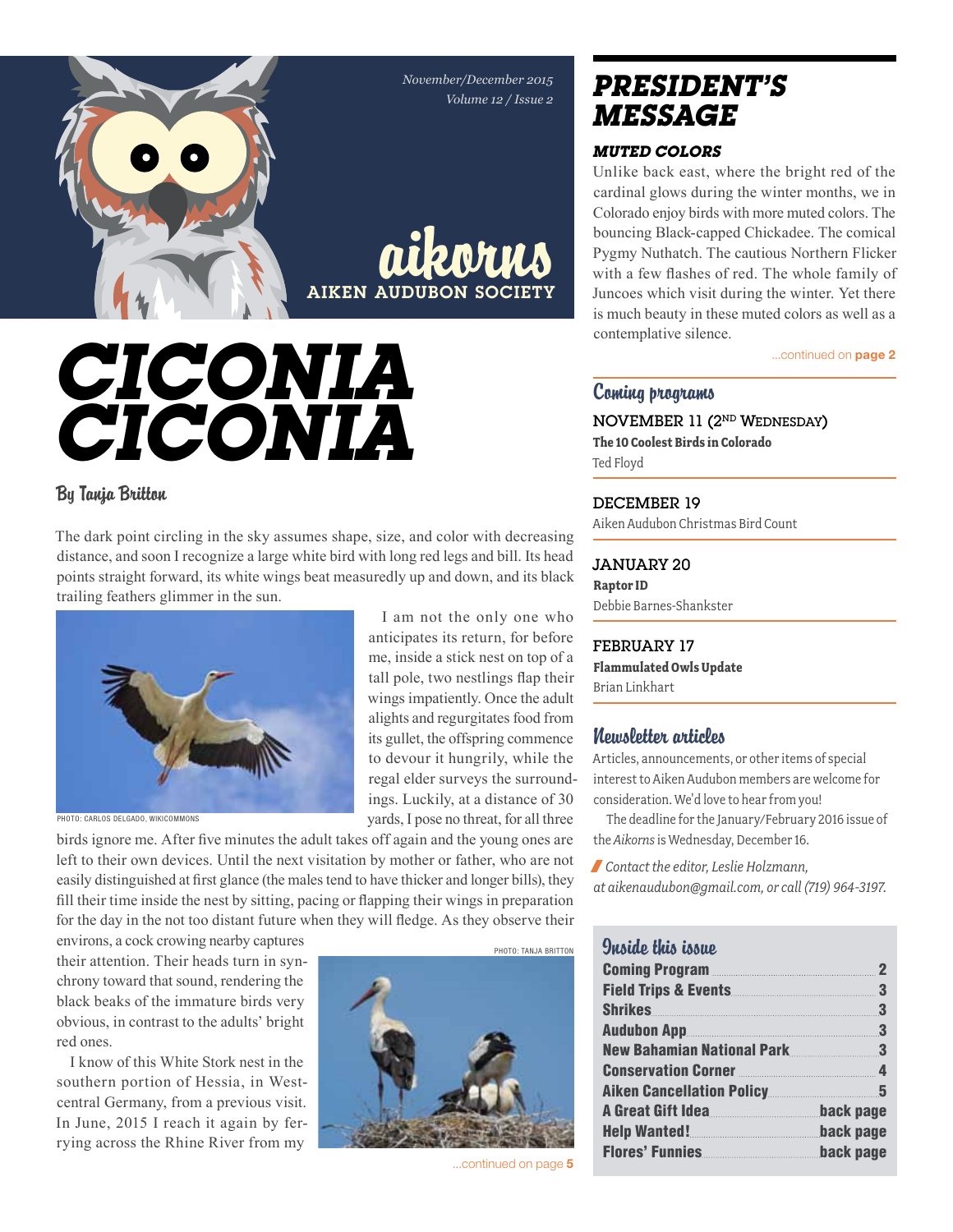## *november 11 / Ted Floyd The 10 coolest birds in Colorado*

Everybody loves Top 10 lists. How about a list of the 10 Coolest Birds in Coolerado? And what is it that makes cool birds so cool? Ted Floyd, editor of *Birding* magazine, will reveal Colorado's 10 coolest birds. He'll also tell us how and where to find them, and, best of all, how to understand and appreciate them.

As mentioned above, Ted Floyd is the editor of *Birding*, the flagship publication of the American Birding Association. He has published extensively on birds and ecological topics. Ted received a B.A. in Ecology & Evolutionary Biology from Princeton University in 1990 and a Ph.D. in Ecology from Penn State University in 1995. He is currently an instructor with the American Birding Association's Institute for Field Ornithology program, and he has taught college-level courses in ecology, evolution, entomology, statistics, conservation biology, and other topics. Ted is a frequent speaker at birding festivals and ornithological meetings, and he has led birding trips and workshops throughout North America.



## *december 19 / YOU! Audubon Christmas bird count*

Please join us for this year's Colorado Springs Christmas Bird Count on Saturday, December 19, 2015!<br>Everyone is welcome to participate. Plan to spend at least the entire morning finding birds, though times will vary. Feeder watchers are also encouraged to sign up and participate. We will gather for a potluck dinner, species compilation, and sharing of the day's adventures at Bear Creek Nature Center from 5-7 pm on count day. For more information or to sign up, please contact Tyler Stuart by phone, (719) 661-9308, or email tylerhstuart@gmail.com.

The Christmas Bird Count is a long-standing program of the National Audubon Society, with over 100 years of citizen science involvement. It is an early-winter bird census, where thousands of volunteers across the US, Canada and many countries in the Western Hemisphere count birds in their region over a 24-hour period during the two week Christmas Bird Count event.

Aiken Audubon programs are free and open to the public. They are held at the Colorado Parks and Wildlife building located at 4255 Sinton Road. Coffee and socializing is at 6:30 pm and programs begin at 7 pm. Please use the back entrance. *Note:* Sinton Road runs parallel to I-25 on the east side, between Garden of the Gods Road and Fillmore Street.

#### President's Message, continued from front page

Birding during the winter can be a challenge, but every year I look forward to the Christmas Bird Count. I enjoy the chance to see our local birds in their quiet colors while sometimes seeing a flash of color. The surprise of the green head of the Mallard in sunshine brings joy. I hope all of you will consider helping with the bird count this year. It is a great time for fellowship and sharing

of birding stories, while helping to record local bird populations.

Tyler Stuart is our CBC leader again this year so contact him to participate.

Enjoy the quiet colors of winter!

Christine A. Bucher, **Aiken Audubon President**

### Aiken Audubon Board Members

President Christine Bucher (719) 596-2916 baccab@aol.com

Vice President

Frank Dodge (719) 549-0651

**SECRETARY** Risë Foster-Bruder (719) 282-7877

**TREASURER** Gary Conover (acting) (719) 635-2505 gary1gc@yahoo.com

Program Chair Position open

Conservation Chair Linda Hodges hikerhodges@gmail.com

> Publicity Chair Christine Bucher (719) 596-2916 baccab@aol.com

Education Chair Position Open

Field Trips Mel Goff melgoff@comcast.net

facebook page Jeannie & Ron Mitchell vancerus@earthlink.net

#### Aikorns Editor/Web Leslie Holzmann (719) 964-3197 aikenaudubon@gmail.com

Hospitality Kathy Minch (281) 435-6850 kathydaboo@gmail.com

Christmas Count Tyler Stuart (719) 661-9308 tylerhstuart@gmail.com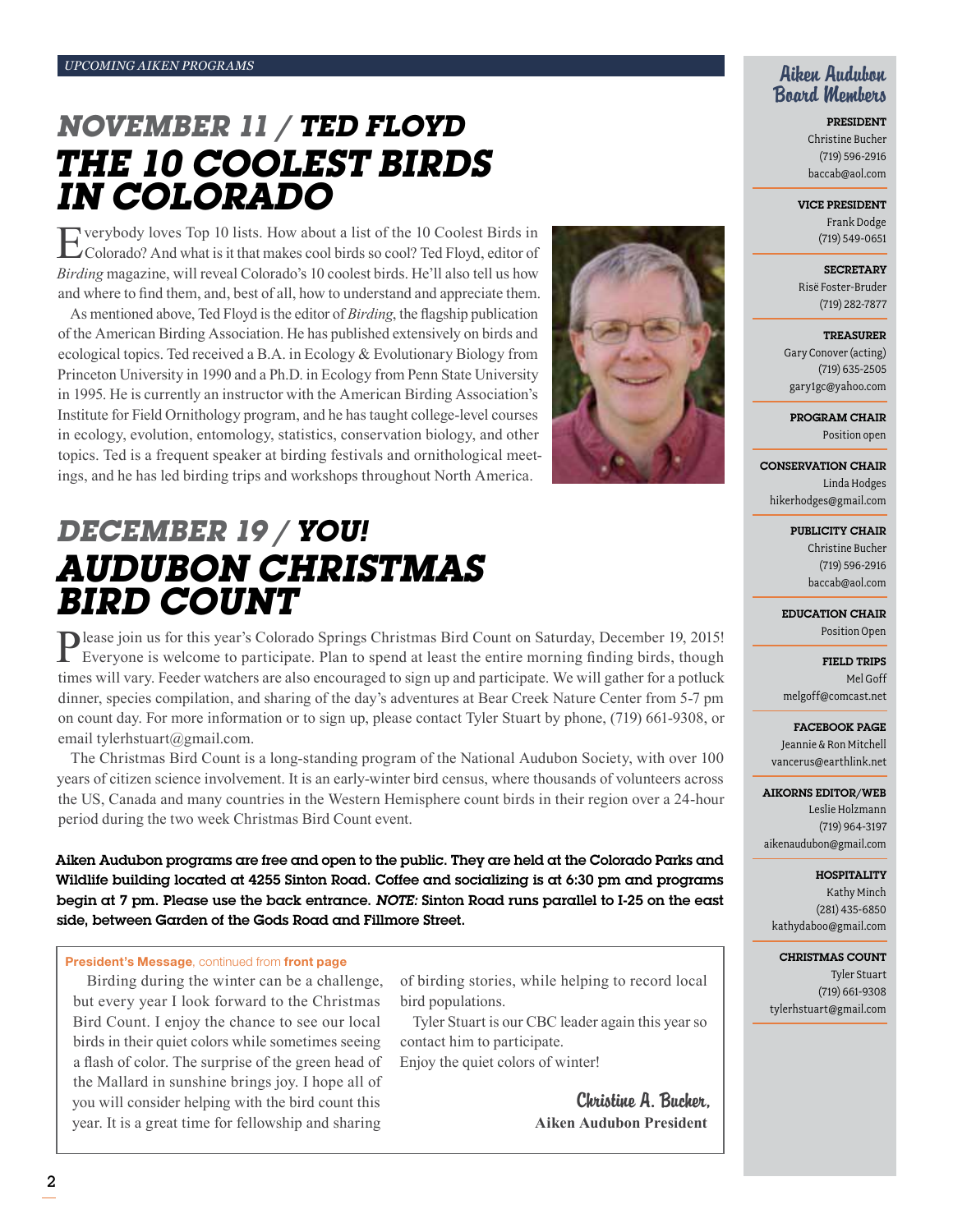### Aiken Audubon Field Trips & Events

Everyone is welcome on Aiken field trips, regardless of experience level or membership in Audubon. Contact trip leader for details and to let them know you are coming. Remember to pack your binoculars, scope (if you have one), field guide, water, snack or lunch, hat, rain gear, sun screen, bug spray, camera(?), and some gas money for the drivers. No dogs are allowed.

*Note:* In cases of extreme weather, trips may be cancelled. If this might be a possibility, please contact the trip leader an hour before the scheduled meeting time. To receive e-mailed reminders of upcoming field trips and notices of last-minute cancellations, send your name and e-mail address to AikenAudubon@gmail.com.

### *saturday, December 19, times vary christmas bird count*

Don't miss out on the annual Audubon Christmas Bird Count! See the article on page 2 for more information on this citizen science opportunity.

### More trips online!

For the latest information on field trips and events: **www.AikenAudubon.com**

## *Far-flying Shrikes*

### Susan Craig

As you may know, I'm a Loggerhead Shrike bander. I've been plugging away at this volunteer 'job' for almost 40 years. On Saturday I got a most excellent notice of a band recovery from the Bird Banding Lab in Laurel, MD, the organization that keeps track of this activity nation-wide.

A shrike that I had trapped and banded in 2013 east of Hanover had been killed during their hunting season in Pineda, Guerrero State, Mexico, on October 15, 2015. That bird was hatched in 2012. The distance from here to Pineda is close to 1800 miles as the crow flies, but likely closer to 2000 miles as the shrike flies. This may turn out to be the longest band Jeannie Mitchell



recovery in my career.

Shrikes (and many birds) are faithful to their territories at both ends of the migratory route, so if this bird was as faithful as all the rest of his people, this could mean that he traveled perhaps 4000 miles every year going to and from El Paso County (where he may have hatched) and Guerrero State in Mexico.

## *new: Audubon Field Guide App*

The National Audubon Society has released an updated Audubon Birds Pro mobile app available via iTunes, Google Play and Amazon at no cost. The app includes an 821-species checklist from the American Ornithologists Union (AOU) and is the first time a complete field guide to North American birds is available for free mobile download.

With the Audubon Bird Guide, one can:

• Identify 821 species with in-depth descriptions including information on appearance, habitat, behavior and more.



CAMILLA CEREA/AUDUBON

 Explore a gallery of more than 3,200 images from the world-renown VIREO, Academy of Natural Sciences of Drexel University's world-wide collection of bird photography.

- Listen to up to eight hours of bird calls, differentiated by region and season.
- Access robust seasonal and migratory range maps.
- Browse species in a gallery view and filter by shape, region and color, aiding quick identification.
- Use "Find Birds with eBird" to locate birds seen recently in the vicinity, drawing on the continuously updated database from the Cornell Laboratory of Ornithology and eBird.
- Post, keep lists and share sightings with friends and followers with Audubon NatureShare's easy and user-friendly interface.

/*To learn more about how to use this complete and free bird guide, please visit www.audubon.org/apps.*

### *Here's a winter vacation idea...*

### *New National Park is for the Birds*

A new national park in the Bahamas will help ensure the survival of several at-risk shorebird species, including Piping Plovers and Red Knots. The new 113,920-acre Joulter Cays National Park protects a group of uninhabited islands and intertidal sand flats, as well as a portion of the Andros Barrier Reef, second largest in the Western Hemisphere. Habitats include intact healthy reefs and deeper waters important for fisheries productivity, extensive banks of oolitic sand, seagrass meadows, mangroves and tidal creeks provide nursery areas and feeding grounds for sharks, conch, sea cucumbers, spiny lobsters and marine turtles.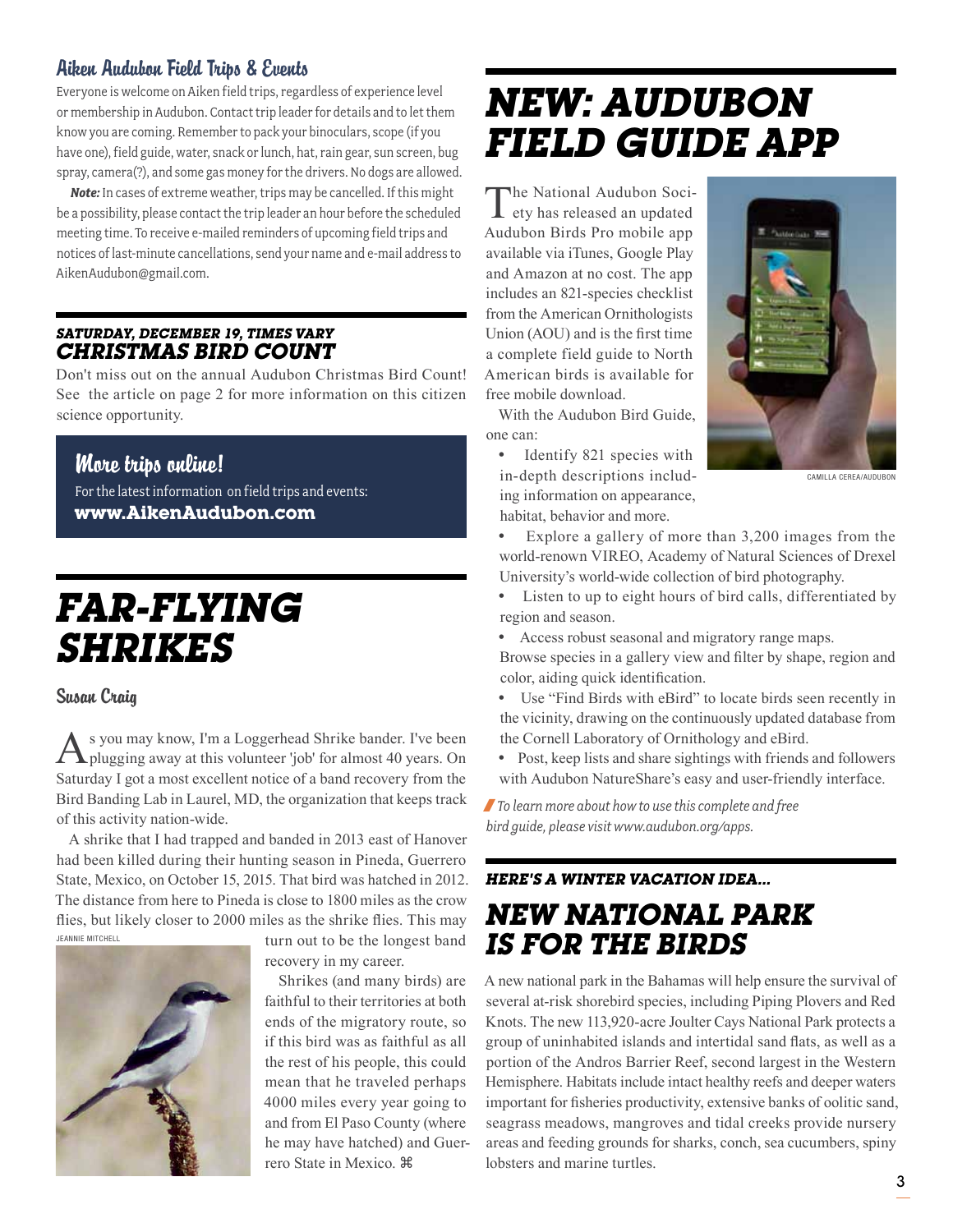## *city open space management plans to be updated: How are Birds Affected?*

### by Linda Hodges

The process has just begun for the City of Colorado Springs to update a few of its open space management plans. Included in the overhaul are Bluestem Prairie (Big Johnson), Sinton Pond, Stratton and University Park Open Spaces.

Aiken Audubon will want to insure that practices currently in play are continued, such as preservation of native habitat/native prairie, buffers from raptor nests and minimal chemical usage. This also presents an opportunity to include provisions that weren't provided for previously. For instance, Burrowing Owls hadn't been spotted at Bluestem Prairie when the last (also the original) management plan was introduced. How should the area be managed to best support that population? Are Prairie Dogs a help or a hindrance to bird populations?

The first public planning session for Stratton Open Space was held on Oct 10th. Future sessions will be held on November 20 and January 12—both at 6 p.m. at Cheyenne Mountain Junior High, 1200 West Cheyenne Road, Colorado Springs 80906. Alerts will be given for other open space meetings once they are announced.

If you have any thoughts or concerns that you'd like to see addressed, please contact Linda Hodges at (719) 635-5551, or at hikerhodges@gmail.com.

### *Federal Judge Removes Lesser Prairie-Chicken from Endangered Species List*

### *Nullification of US Fish and Wildlife Service Decision Leaves Threatened Bird's Future Uncertain*

DALLAS, Texas – Earlier this week a federal district court voided the US Fish and Wildlife Service's decision to list the Lesser Prairie-Chicken, a brightly-colored resident of the southern Great Plains known for its unique mating dance, as threatened under the Endangered Species Act. The National Audubon Society issued the following statement:

"Removing the Lesser Prairie-Chicken from the endangered species list eliminates necessary and critical protections required for this species to return to a stable population," said Executive Director of Audubon Texas Brian Trusty. "The US Fish and Wildlife Service is

> best suited to judge whether a species requires a listing, and reestablishing protections ensured by the Endangered Species Act is paramount for its successful comeback. Voluntary measures are essential and will continue to play a role in this species' conservation management, but unfortunately they alone are not sufficient for the Lesser

Prairie-Chicken."



LESSER PRAIRIE-CHICKEN: MELODY LYTLE/AUDUBON PHOTOGRAPHY AWAR

*News & Notes*

### *Pinello Ranch Master Plan*

A master plan is under development for Pinello Ranch, which is leased by the Pikes Peak Community Foundation from Colorado Springs Utilities. Located along Fountain Creek, just north of Fountain Creek Regional Park, it is quickly becoming a birding hot spot. Stay tuned for details on the master planning process, which is tentatively scheduled to begin in early 2016..

### *Greater Sage Grouse*

As you have likely heard, on September 22 it was determined that listing the Greater Sagegrouse under the Endangered Species Act was not warranted. Audubon had backed this course of action, stating that the strategy of getting buy-in from all parties —from ranchers and private landowners to the energy industry and federal government—would prove more effective than an endangered species listing.

"This is a new lease on life for the Greater Sage-Grouse and the entire sagebrush ecosystem," said National Audubon Society President and CEO David Yarnold.

## *Join the Conservation Action Team*

Are you interested in learning about regional conservation issues? Might you be willing to send off an email to a legislator to protect a property or a species that you care about? Aiken Audubon is looking to put together a list of folks who could be contacted for issues of import. No commitment required. If this sparks an interest, please give Linda Hodges your contact info. 719.635.5551 or hikerhodges@gmail.com. Thank you.

For more information on National Audubon issues and actions, go to the Audubon Action Center, audubonaction@audubon.org.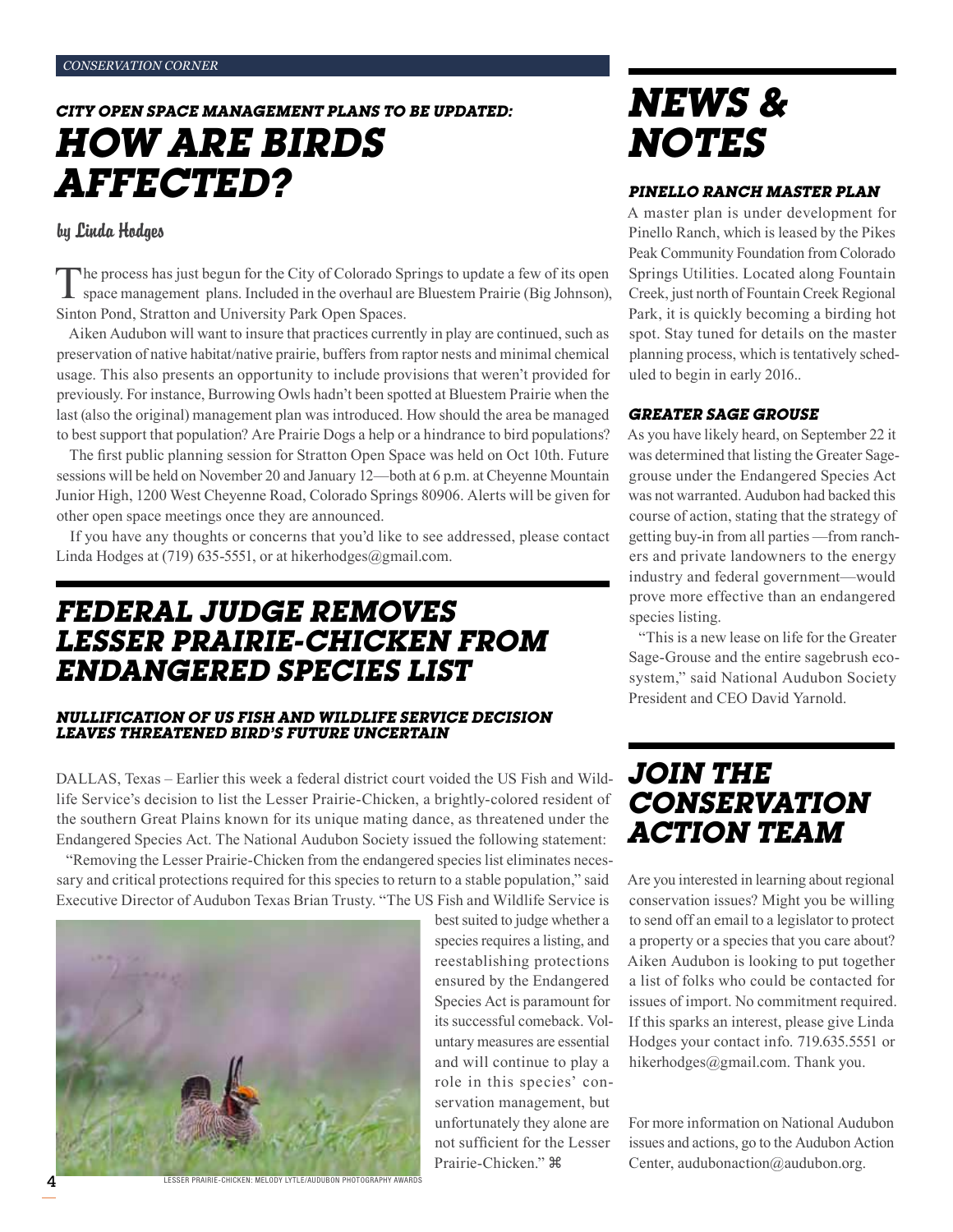

#### ...continued from front page

childhood home in Rheinhessen, then riding my bike on paved multiuse trails.

As pleased as I am to find this nest occupied again, I am elated to observe different groups of storks in the sky overhead. Out of one of them, ten individuals suddenly descend, land behind a tractor, and follow the path of its mower. In the wake of the clipped grass they capture whatever scuttles beneath their piercing beaks. Not choosy about their culinary tastes, their menu, in general, includes earthworms, insects, fish, frogs, snakes and small rodents.

Soon I find the explanation for the profusion of storks when, on my way back to the ferry, I happen across a bird refuge, in the town of Biebesheim, which is home to entire stork colonies. The air is filled with the sounds and sights of storks in many nests taking off, landing, feeding and clattering their elegant bills. This latter activity translates as "klappern" and is responsible for one of the many common German names of this beloved creature, "Klapperstorch".

White Storks typically lay three to four eggs, and in times of abundance as many

as seven, but on average only two to three hatchlings survive into adulthood. The eggs hatch after 33 days and the nestlings are cared for over the course of two months before they take flight. Often called European White Storks, their distribution is not limited to that continent, for breeding groups exist in Asia Minor. Furthermore, flocks that breed in Europe and Asia migrate to their wintering grounds in Africa. This happens in two distinct patterns.

Storks in Western Europe fly across the Straits of Gibraltar to West Africa, whereas eastern populations follow a route across Turkey, the Bosporus Strait, the Sinai Peninsula and the Gulf of Suez to East and South Africa. A flight path across the Mediterranean Sea, albeit much shorter, is not feasible because to traverse the long distances the storks are in need of thermal uplifts which are only generated where soil is heated by sun, in particular along mountain ranges.

Growing up in Germany forty years ago I never encountered wild storks. This did not prevent me from following a folk custom related to me by my grandparents. To encourage a stork to bring me a sibling, I



Look for the Aiken Audubon Society Facebook page! facebook.com/pages/Aiken-Audubon-Society placed many a sugar cube on the windowsill. Sadly, it didn't work.

I am happy, however, that the legendary storks which populate German nursery rhymes, songs and myths populate the German landscape once again. The welcome fact that White Storks have not only recovered, but have even increased their numbers by 40% in their eastern, and by 80% in their western breeding grounds is a testament to what can be accomplished when (wo)mankind sets its mind to a task. While the increase in the western population is at least partially attributable to changing migratory patterns (many of the storks overwinter on the Iberian peninsula, where they find enough food, precluding further travel south with its attendant risks), human preservation efforts also play a role in the stork's success story. Provision and caretaking of breeding spaces on tall poles or rooftops, restoration of wetlands and meandering streams, decreased use of pesticides and insulation of high-power utility lines to lessen the chance of electrocution contribute to attracting breeding pairs and to promoting the survival of their offspring.

 In this day and age, when we are overwhelmed by the sad tidings about the demise of so many species, the example of the White Stork reminds and admonishes us that we humans are, indeed, able to protect and share habitat through our concerted efforts.

### *Aiken's Weather Cancellation Policy*

Sometimes inclement weather may cause<br>us to cancel an Aiken meeting. If this happens, a decision will be made by 1 p.m. on the meeting date. Notification will be placed on our website, on our Facebook page and sent out through our email notification list. In addition, a message will be posted on the CoBirds Listserv, to which many of our members subscribe. If there is any doubt, please do not hesitate to contact any of Aiken board members via telephone. Always, your safety is first so use your own judgement when coming to a meeting.